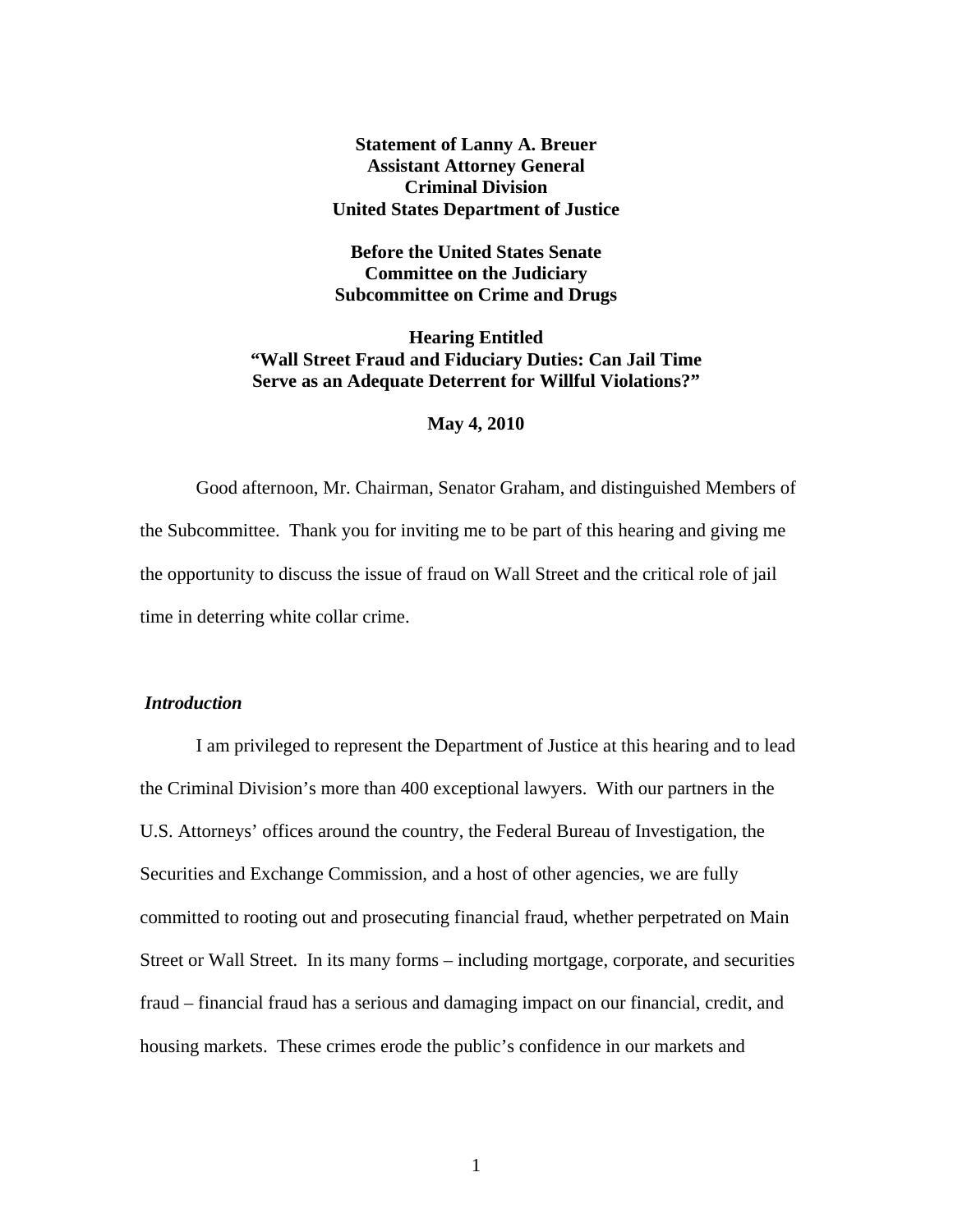institutions, siphon billions of dollars from hardworking Americans, and have led to a growing cry by many that Wall Street does not play by the same rules as Main Street.

The Department has aggressively prosecuted financial fraud, and we will continue to do so. Indeed, in the wake of the financial crisis and the unprecedented sums of taxpayer money that have been invested in economic recovery, the Attorney General has led the Department in redoubling our efforts to combat financial fraud and help restore the public's faith in the integrity of our markets and institutions. With the creation of the Financial Fraud Enforcement Task Force, we have entered an era of heightened enforcement in the area of financial fraud and other white-collar crimes. As I will describe, the hallmarks of this era of heightened enforcement are increased attention and resources focused on financial fraud, increased information sharing within the law enforcement community, enhanced cooperation and coordination with our law enforcement partners, and tough penalties for both corporations and individuals – including jail time in appropriate cases.

# *Financial Fraud Enforcement Task Force*

In November 2009, the President signed an Executive Order establishing a new interagency Financial Fraud Enforcement Task Force (FFETF or Task Force) to combat financial crime. The Task Force is actively engaged in an ongoing effort to strengthen our collective efforts – in conjunction with our federal, state, and local partners – to investigate and prosecute significant financial crimes relating to the current financial crisis; to recover ill-gotten gains; and to ensure just and effective punishment for those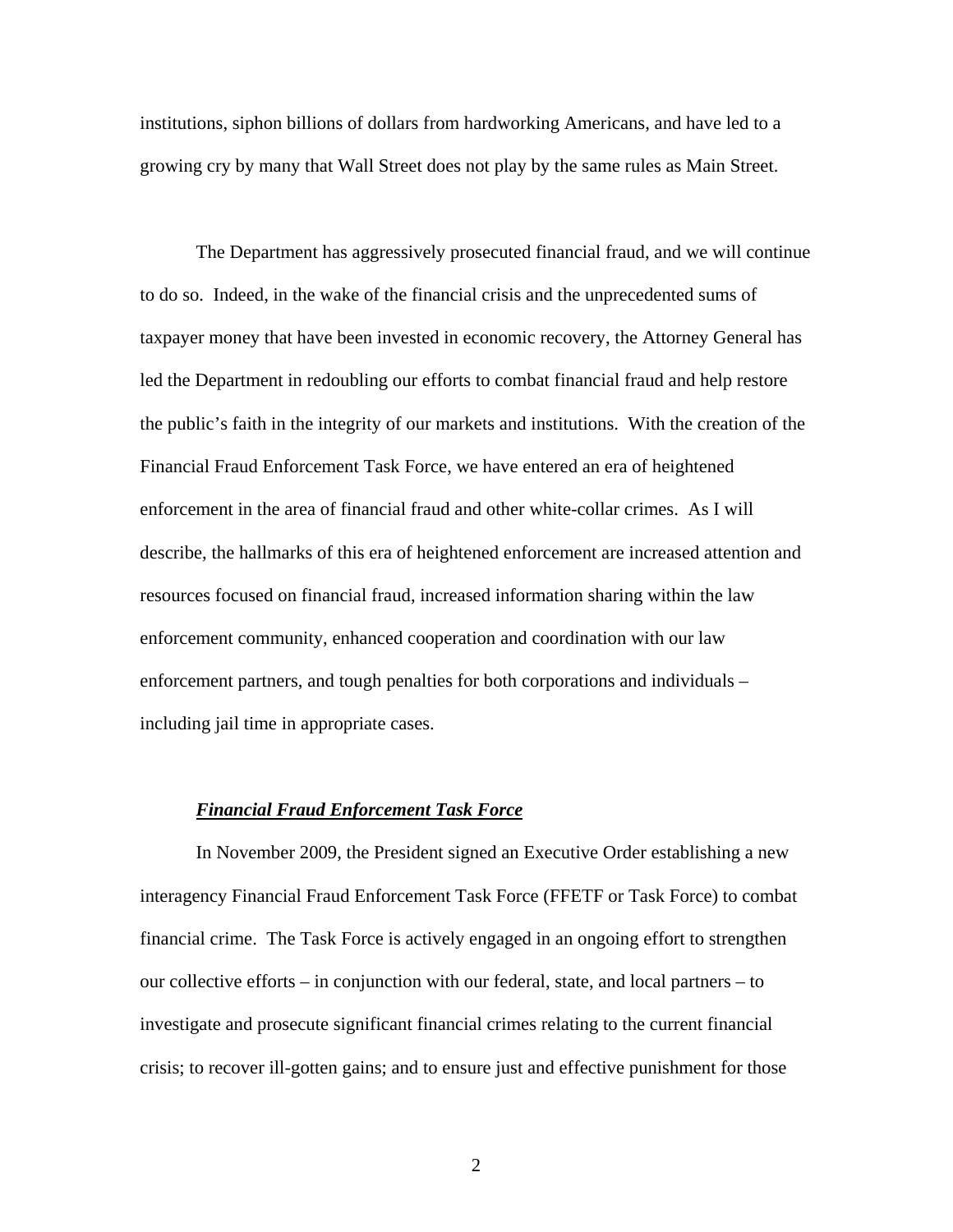who perpetrate financial crimes. The Task Force's mission is not just to hold accountable those who helped bring about the last financial meltdown, but to prevent another meltdown from happening. By punishing criminals for their actions, we send a strong message to anyone looking to profit from the misfortune of others.

The FFETF's membership is comprised of individuals from the highest levels of the federal government. It is chaired by the Attorney General, and its Steering Committee, led by the Deputy Attorney General, includes the FBI, the Department of the Treasury, HUD, and the SEC. Drawing on the substantial resources of the federal government, the FFETF counts among its members the Department of Justice, the FBI, the Department of the Treasury, HUD, the SEC, the CFTC, the Department of Homeland Security, the Department of Labor, the Federal Trade Commission, the Federal Deposit Insurance Corporation, the Federal Housing Finance Agency, the Office of Thrift Supervision, the Office of the Comptroller of the Currency, the Recovery Accountability and Transparency Board, the Internal Revenue Service-Criminal Investigative Division, the Special Inspector General for the Troubled Asset Relief Program, the U.S. Postal Inspection Service, the U.S. Secret Service, and many other federal departments, agencies, and offices.

The FFETF is leading an aggressive, coordinated, and proactive effort to investigate and prosecute financial crimes. We have marshaled both criminal and civil enforcement resources to investigate and prosecute financial fraud cases, recover stolen funds for victims, address discrimination in lending and financial markets, and enhance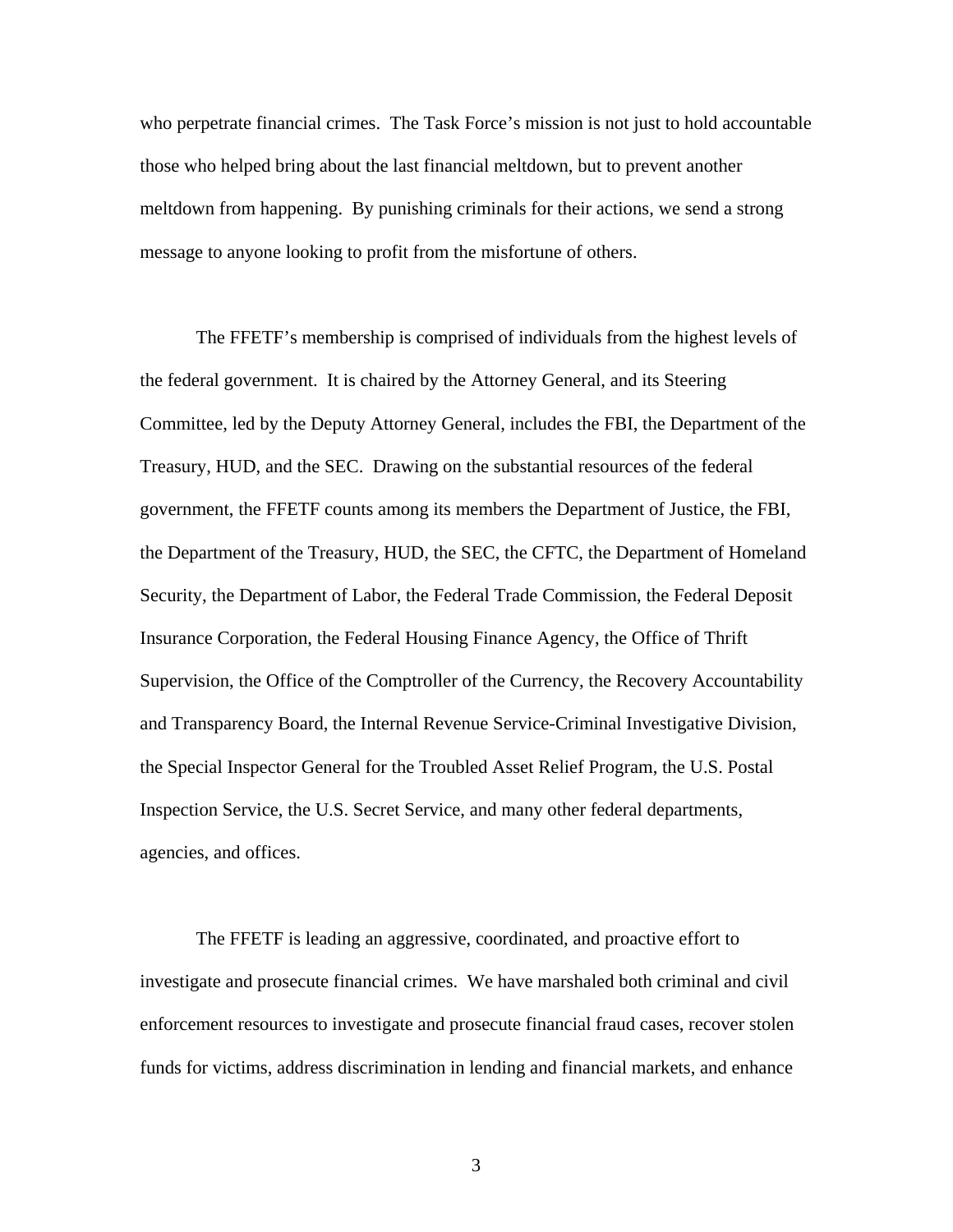coordination, cooperation, and information sharing among authorities responsible for investigating and prosecuting significant financial crimes and violations.

Essential to the Task Force's mission is enforcement. The FFETF is focusing our investigative and prosecutorial efforts on the types of financial fraud that affect us most significantly in this time of economic recovery, including:

- Mortgage fraud from foreclosure rescue and loan modification frauds to systematic lending fraud in the nationwide housing market;
- Securities fraud including Ponzi schemes, misrepresentations to investors, and corporate frauds, such as traditional insider trading;
- Recovery Act and rescue fraud to ensure that taxpayers' investment in America's economic recovery is not siphoned away by a dishonest few; and
- Discrimination to ensure that the financial markets work for all, and that no one is unfairly targeted based on impermissible characteristics.

The Task Force is also enhancing coordination with state, local, tribal, and territorial authorities responsible for investigating and prosecuting significant financial crimes, including coordinating with the National Association of Attorneys General (NAAG) and the National District Attorneys Association. One of the most effective tools for combating financial fraud is our long-standing partnership with federal, state, and local law enforcement and regulatory agencies. Collaboration, communication, and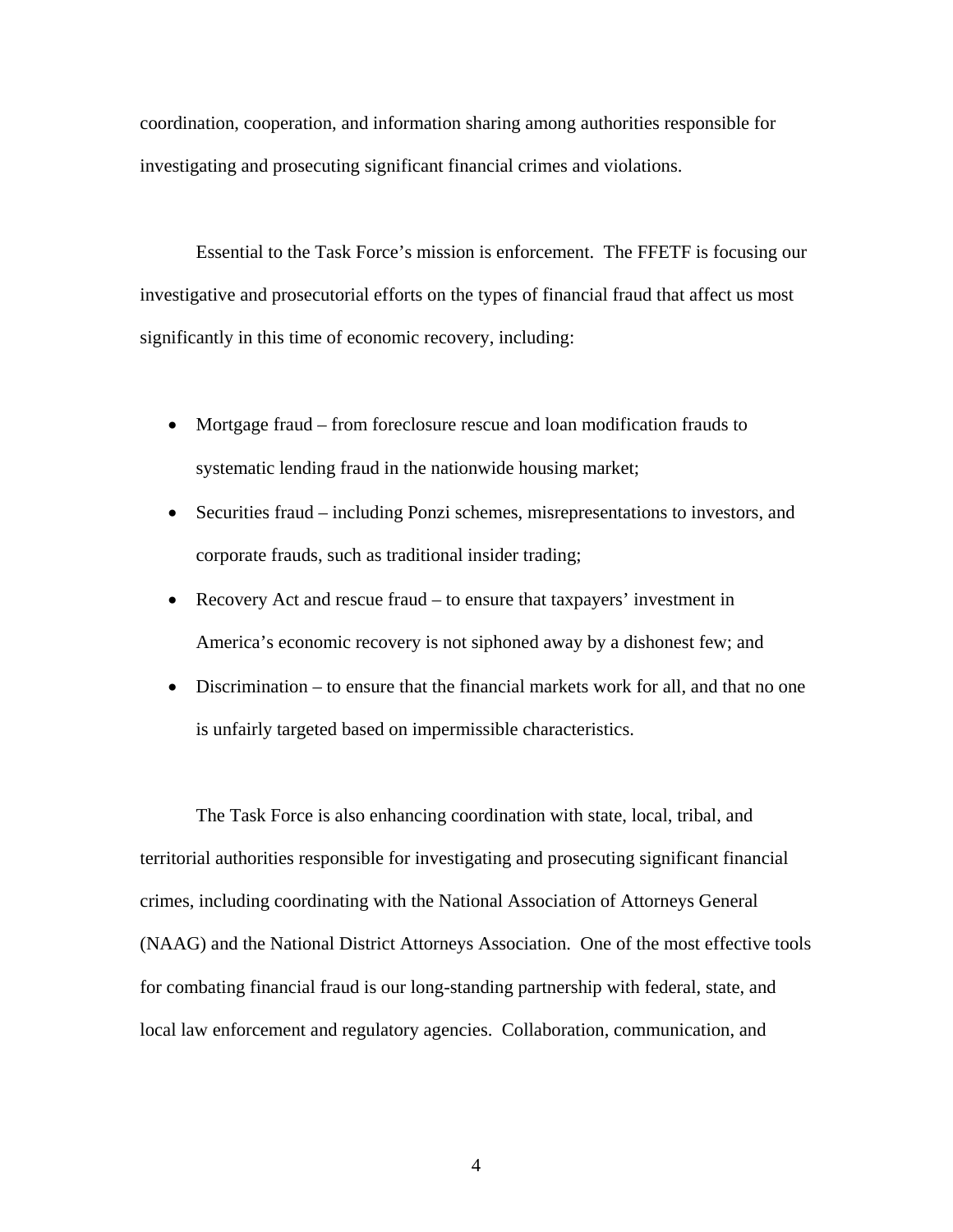information-sharing have long been a proven solution to the nation's most complex crimes.

Since I last appeared before the Senate Judiciary Committee in December of 2009, the Task Force has been actively increasing coordination and enforcement. The Task Force has established a Financial Fraud Coordinator in every United States Attorney's Office across the nation to facilitate uniform and aggressive enforcement against criminals in the financial arena. The Task Force has launched a website, providing the public with a single location to access resources from the numerous Task Force members to protect themselves from financial fraud and to report it – wherever and however it occurs.

Task Force members have been active in their enforcement efforts. For example, in March, the president of Park Avenue Bank in New York was charged with attempting to fraudulently obtain more than \$11 million in taxpayer rescue funds from the Troubled Asset Relief Program. Also in New York, an investment banker with UBS has been charged, along with an accomplice, by the U.S. Attorney's Office in an insider trading scheme related to information about certain mergers and acquisitions contemplated by UBS clients. In another Task Force case, seven Wall Street professionals and attorneys from New York, New Jersey, and Connecticut were indicted on multiple counts of securities fraud and conspiracy for their participation in a scheme involving inside information regarding mergers and acquisitions of public companies. Two weeks ago, the U.S. Attorney in Newark charged the chief executive of Capitol Investments USA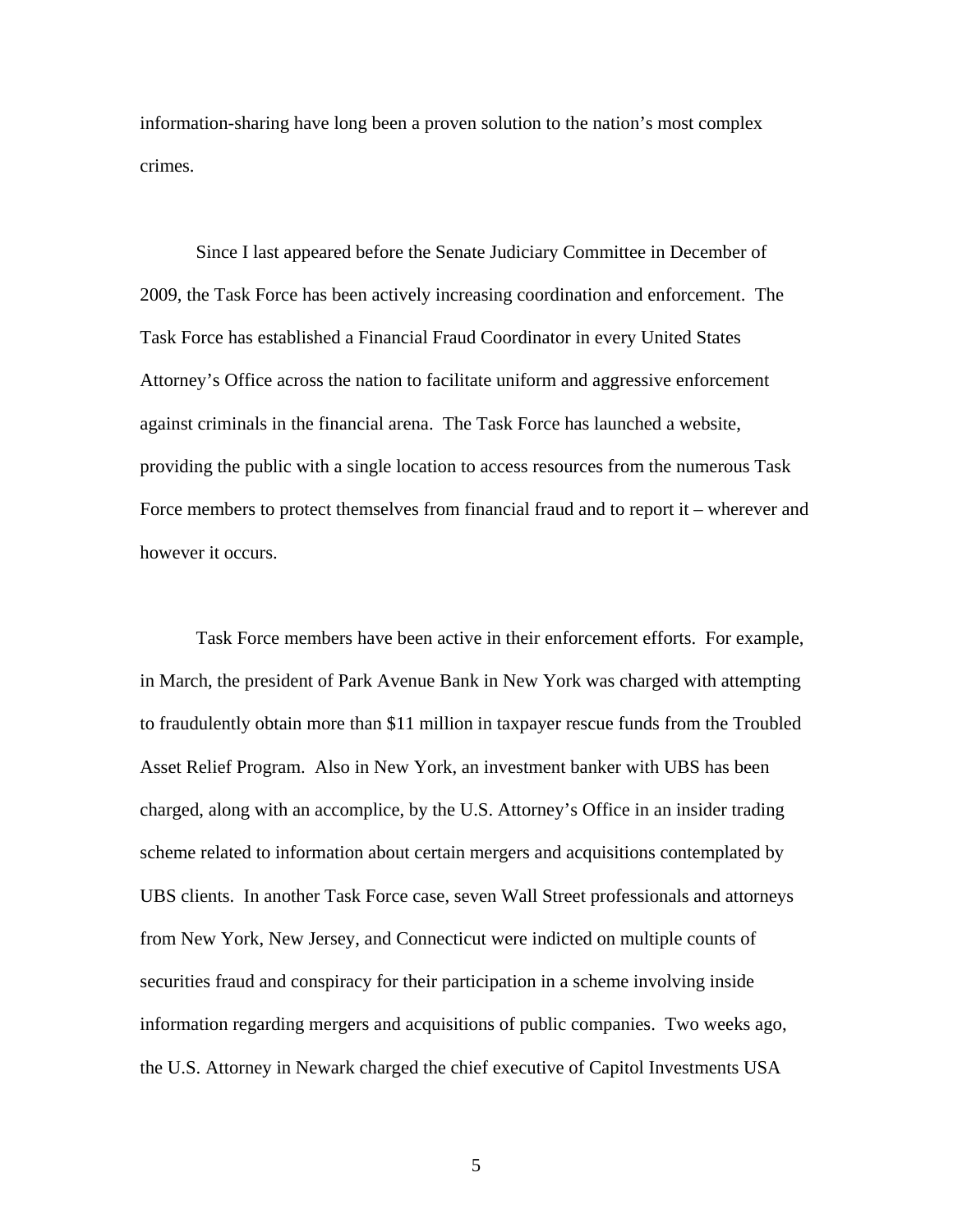with a \$880 million Ponzi scheme stemming from the solicitation of investors in a purported grocery distribution business.

As even this past month demonstrates, Task Force efforts around the country are starting to bear fruit. In Las Vegas, the president of a real estate development investment company was sentenced to 12 years' imprisonment and ordered to pay \$86.9 million in restitution to over 1,000 victims for a massive loan fraud scam. In Minnesota, a man who ran a Ponzi scheme involving commodity pools was sentenced to almost 10 years' imprisonment and ordered to pay more than \$20 million in restitution to his victims. In Dallas, a federal jury convicted the managing director of AmeriFirst Funding Corp. for fraudulent securities offerings that raised more than \$50 million from more than 500 victim investors. He will be sentenced in July.

We also saw several guilty pleas in April, due in no small part to the strength and quality of the Task Force's cases. For example, in San Francisco, the CFO of a private equity firm pleaded guilty to insider trading on information regarding Tempur-Pedic International. A Minneapolis man pleaded guilty in a Ponzi scheme case involving a foreign currency trading fraud that took \$190 million from 1,000 investors.

Although the Task Force has made substantial steps in leading the charge of heightened cooperation, enforcement, and deterrence, there's more work to do. We expect, over the next several months, to announce new cases and sentences, all of which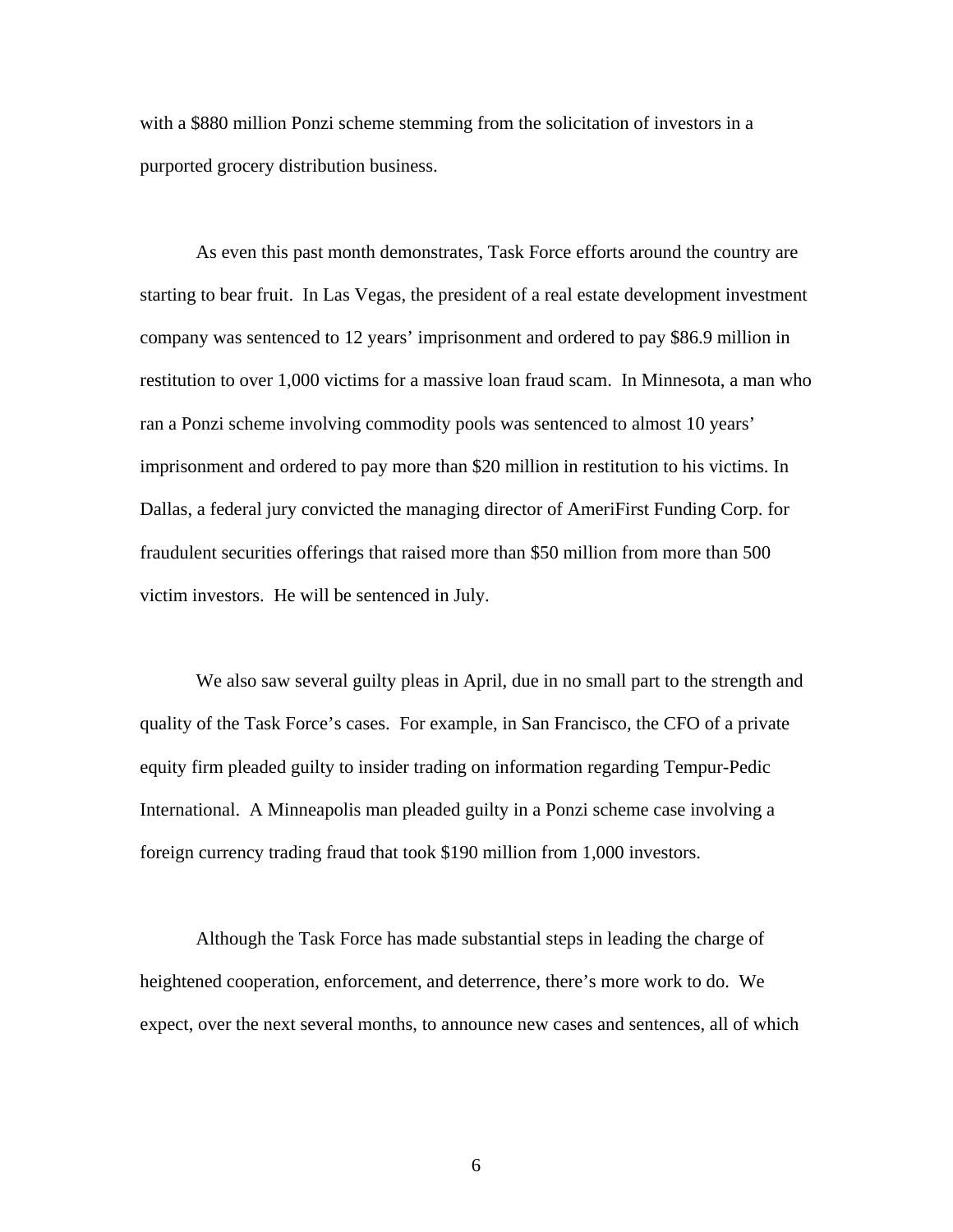we believe will send a clear message that financial fraud, in all of its forms, will not be tolerated.

#### *Fraud Enforcement and Recovery Act*

Last year, Congress passed the Fraud Enforcement and Recovery Act (FERA) with broad bipartisan support, and the President signed it into law on May 20, 2009. I would like to thank Chairman Leahy, Senator Kaufman, Senator Grassley, and the other sponsors for their leadership on this important effort. The Department of Justice worked closely with the Senate Judiciary Committee and other Members of Congress in strong support of FERA.

The Act allows the Department of Justice to prosecute anyone who fraudulently obtains or uses money expended by the Government during the economic crisis, such as money from the Troubled Asset Relief Program (TARP), under the American Recovery and Reinvestment Act, or other economic relief. Further, FERA enhanced the reach of the False Claims Act (FCA), one of the Department's most effective civil tools for deterring and redressing fraud against Government programs, ensuring that the FCA continues to protect taxpayer funds against those who would misuse them. FERA also amended the federal securities fraud statute, Section 1348 of Title 18, to cover fraud schemes involving commodities futures and options.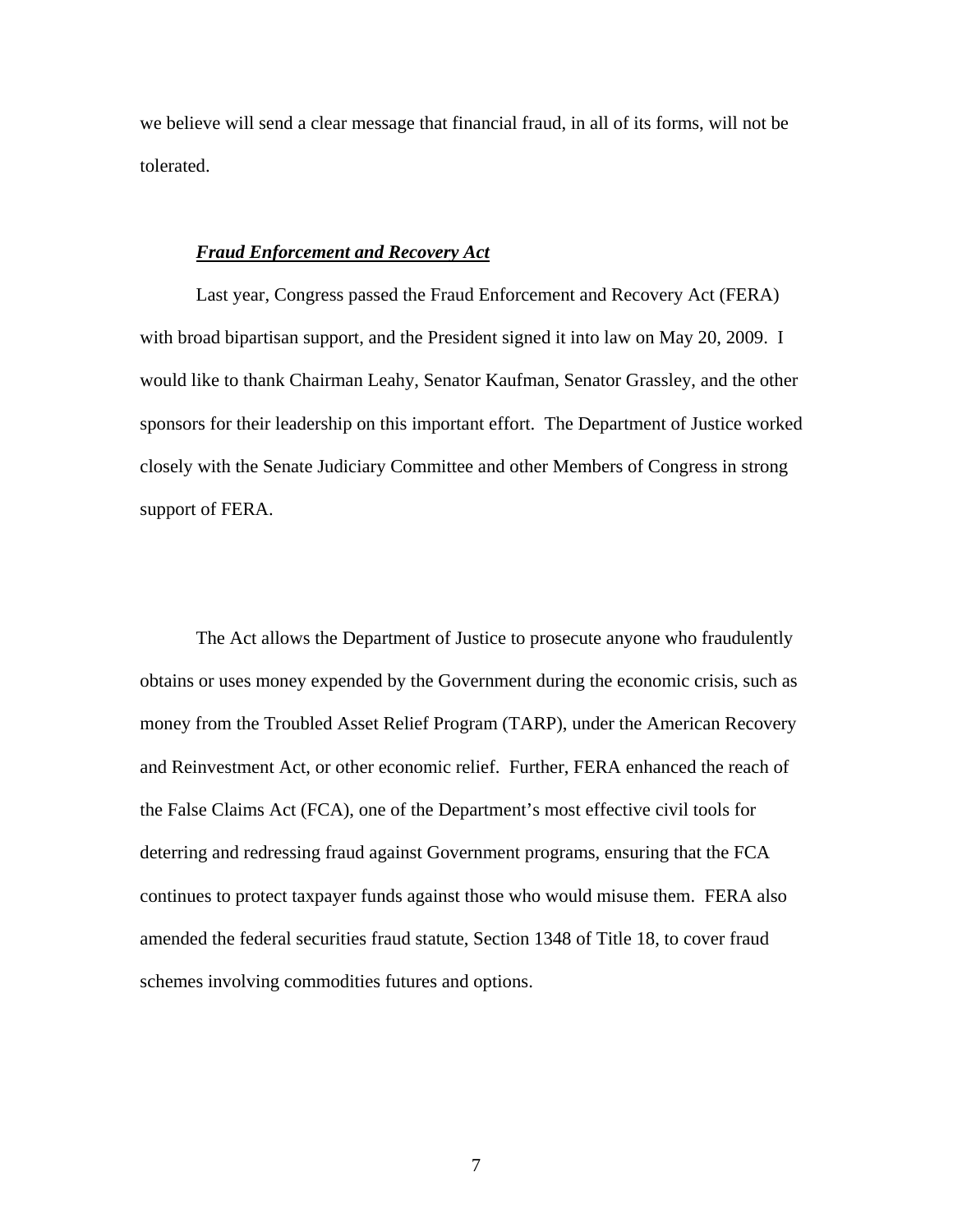We are continually reexamining our statutory authorities and resources to make sure that we have the tools we need to safeguard the integrity of our markets and to protect our citizens from fraud. On behalf of the Department, I would like to express the continued desire to work with the Subcommittee on legislative proposals in order to support our criminal prosecutions against financial crimes and to enhance our authorities to bring offenders to justice.

# *Resources*

Robust resources dedicated to fighting financial fraud are the starting point for effective law enforcement in this area. As a Department, resources are being added to address mortgage fraud and related financial crimes. In Fiscal Year 2009, U.S. Attorneys received total enhancements of 59 line prosecutor and 17 support positions for this effort. The Department's budget for Fiscal Year 2010 contains additional fraud enforcement resources, including five additional Criminal Division prosecutors and 35 U.S. Attorney's Office positions. And, in the Fiscal Year 2011 budget, the Department has asked for five fraud positions in the Criminal Division and 109 fraud positions in the various U.S. Attorneys' Offices.

The numbers, of course, don't tell the whole story. The quality of our people will play a big role in our success. In the Criminal Division, we are attracting extraordinary new talent at the line attorney and leadership levels. The new chief of our Fraud Section, Denis McInerney, is a good example. Denis joined the Division recently from Davis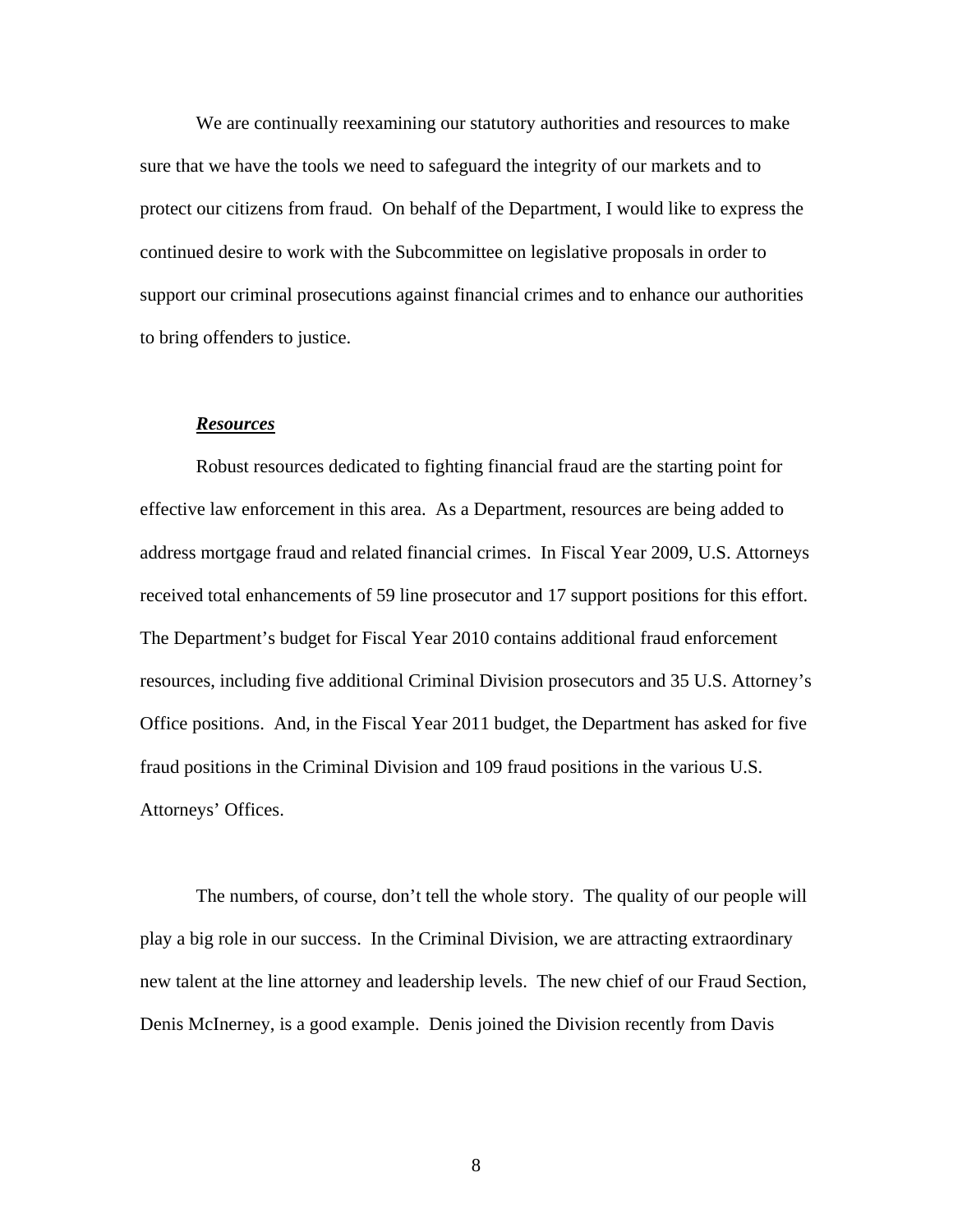Polk & Wardwell. He's a former AUSA and deputy chief of the Criminal Division in the Southern District of New York.

By increasing resources to address financial fraud and bringing in dynamic and talented people, we believe our prosecution achievements in combating financial fraud will only grow.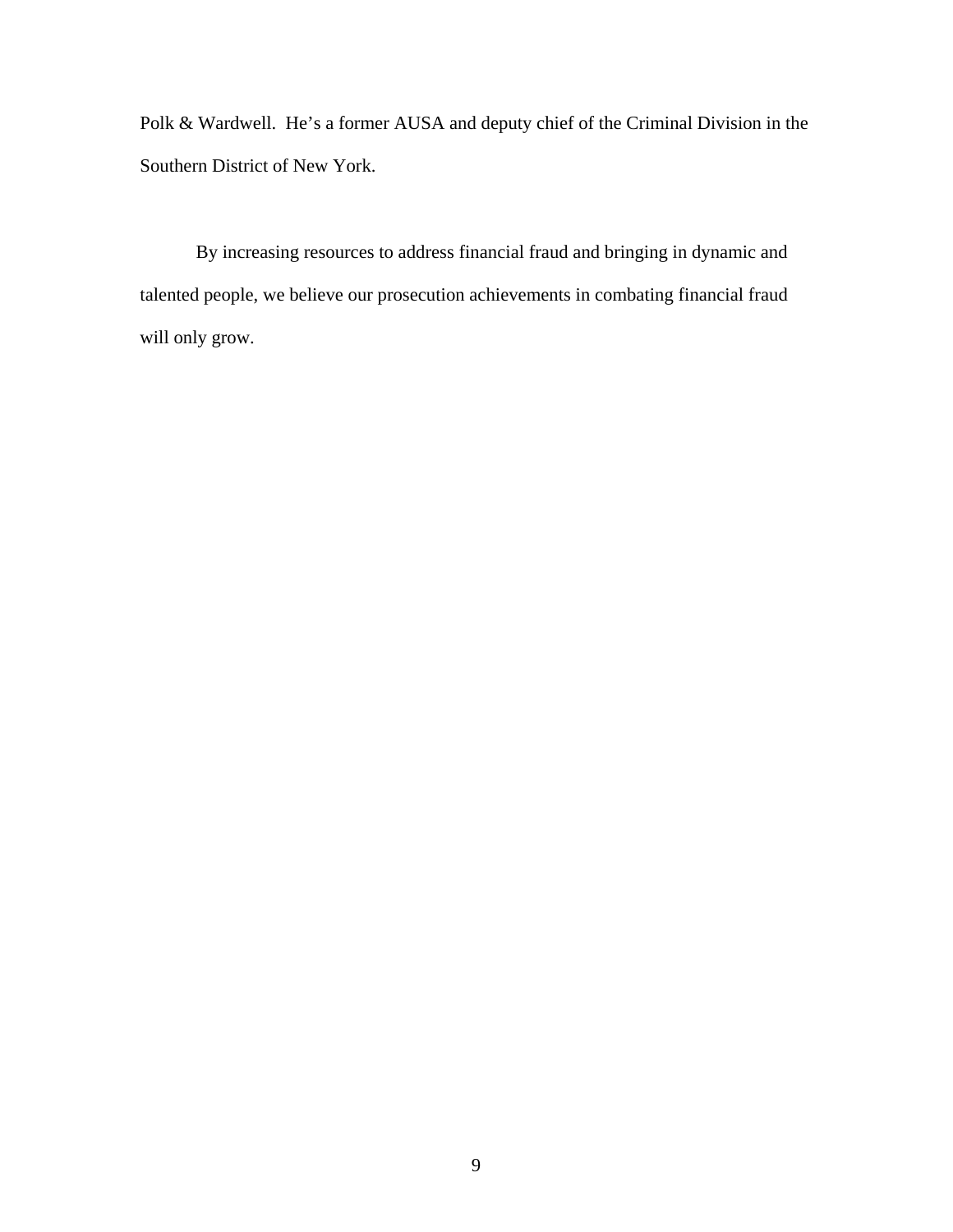#### *Criminal Enforcement Efforts*

Since even before the launch of the FFETF, the Administration was aggressively investigating and prosecuting wrongdoing that contributed to the financial crisis and wrongdoing that resulted from it. In doing so, we built upon the lessons and successes of the Department's efforts over the last several years to combat corporate fraud. Since 2002, the Department has obtained approximately 1,300 corporate fraud convictions, including convictions of more than 200 corporate chief executives or presidents, more than 120 vice presidents, and more than 50 chief financial officers.

The Department's commitment to vigorously identify and pursue wrongdoing in our corporate boardrooms and on Wall Street has only grown stronger in the wake of the economic crisis. Our prosecutors and agents are determined to ensure that wrongdoers are punished. This means seeking jail time whenever appropriate. We believe that these efforts are critical to restoring investor confidence in the markets and ensuring that our corporate citizens play fair.

Recognizing the deterrent value of jail time, the Department has sought significant prison sentences against white collar criminals. For example, the Department secured a 150-year sentence for Bernard Madoff, a 50-year sentence for Tom Petters, a 324-month sentence for Colin Nathanson, a 293-month sentence for Michael Riolo, a 20 year sentence for Richard Piccoli, and a 117-month sentence for Charles "Chuck" E. Hays for perpetrating separate Ponzi schemes. We obtained a 100-year sentence for Edward Okun for perpetrating a scheme to defraud clients of his 1031 Tax Group LLP.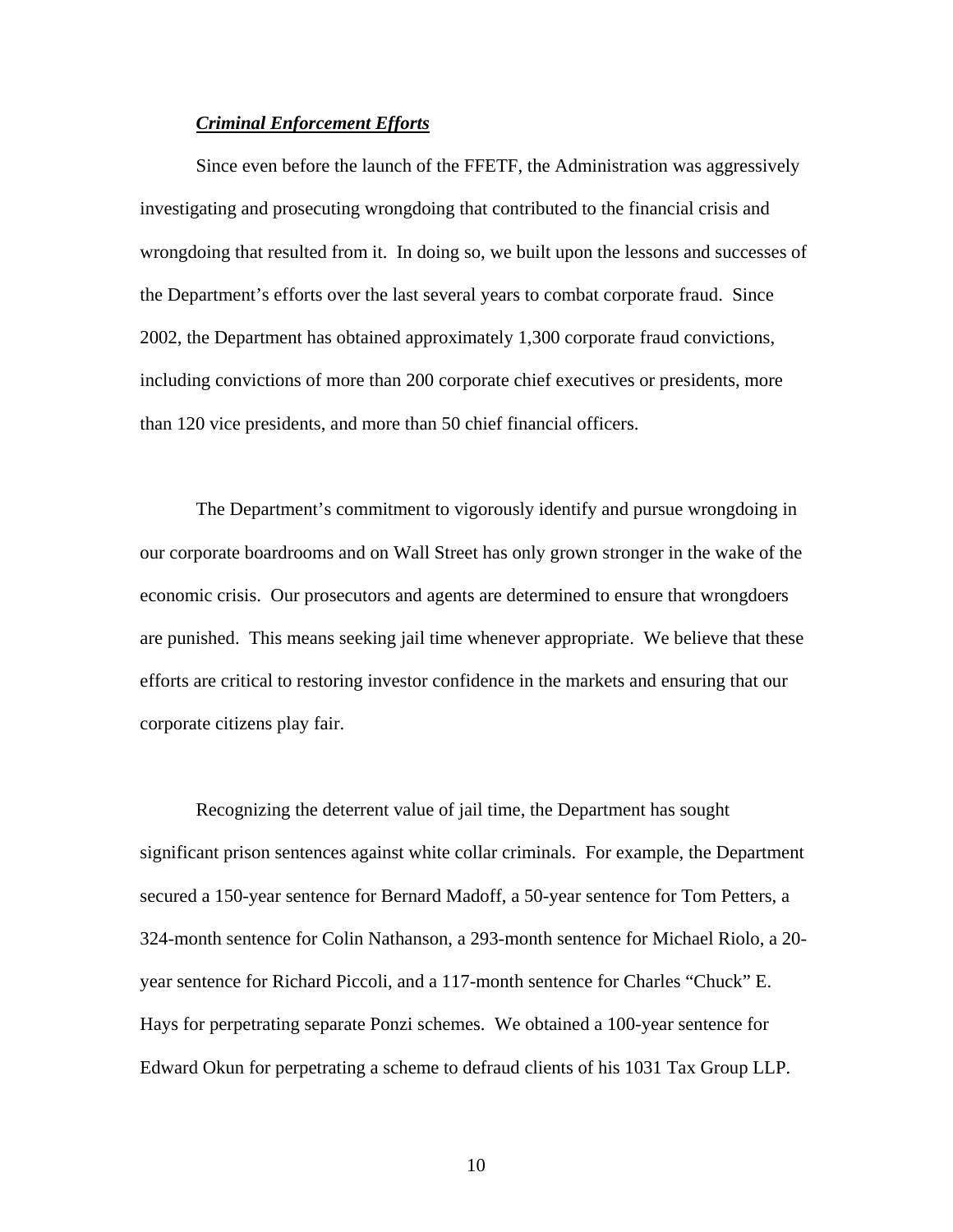The Department secured sentences of more than 25 years each for two executives of National Century Financial Enterprises (NCFE) following their convictions on conspiracy, fraud, and money laundering charges. Just a couple of weeks ago, we secured an 87-month sentence of an individual for violations of the Foreign Corrupt Practices Act (FCPA), the longest ever under the statute. We obtained a seven-year sentence for the principal outside attorney for Refco for his role in executing Refco's more than \$2.5 billion fraud. The Department also secured a five-year sentence for former Credit Suisse broker Eric Butler for misrepresenting to investors that auction rate securities were backed by guaranteed student loans when they were actually backed by much riskier mortgage-backed securities, and a four-year sentence for a former vice president of American International Group (AIG) for his role in a scheme to manipulate the company's financial statements through the use of \$250 million sham re-insurance transactions.

As these and the countless other substantial prison sentences that we have obtained demonstrate, the punishment for perpetrators of financial fraud can be substantial. Fraud offenses carry significant statutory penalties—for example, up to 20 years for each count of wire fraud and up to 25 years for each count of securities fraud. In addition, depending on the amount of loss and other factors, the application of the federal sentencing guidelines related to fraud offenses, results in significant guidelines sentencing ranges. Using the criminal statutes in our arsenal and faithfully applying the sentencing guidelines, the Department has sought, and will continue to seek, appropriately stiff sentences for financial fraud defendants.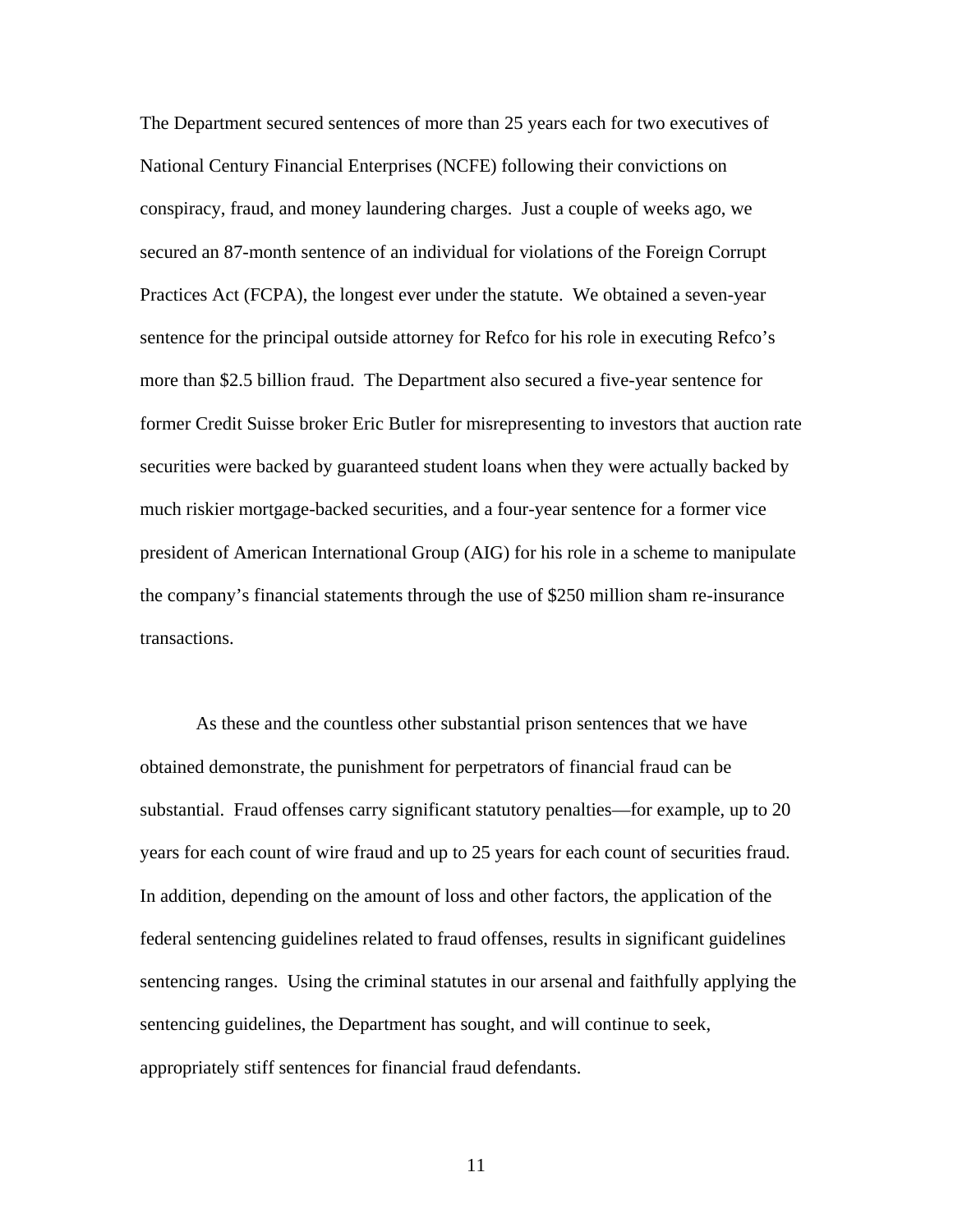After the Supreme Court's decision in the Booker case, the sentencing guidelines are advisory. Thus, even when the Department recommends a significant sentence within the guidelines range, the sentencing judge is not required to impose a guideline sentence. Indeed, United States Sentencing Commission data show that the percentage of defendants sentenced within the guidelines has decreased since Booker. In the first quarter of Fiscal Year 2010, for example, 40 percent of fraud defendants were sentenced below the guidelines. We are carefully monitoring what appears to be an increased disparity in white-collar sentencing, particularly in high-loss securities fraud cases. In the meantime, we will continue to seek appropriately tough sentences for individuals.

In addition to seeking prison sentences for individual offenders in appropriate cases, an essential part of our criminal enforcement strategy is to hold corporations accountable as well. Thus, in numerous cases, we have sought and obtained corporate guilty pleas and the payment of substantial criminal fines. For example, the Department recently obtained a guilty plea and criminal fine of \$400 million from BAE Systems on charges of conspiring to defraud the United States. In other cases, the Department has entered into a deferred prosecution agreement (DPA) with the corporate wrongdoer. For example, in December 2009, the Department and the Manhattan District Attorney's Office contemporaneously entered into DPAs with Credit Suisse and secured an overall total \$536 million forfeiture for Credit Suisse's violations of the International Emergency Economic Powers Act (IEEPA). In addition to the payment of substantial fines and/ forfeitures and the implementation of significant remedial measures, the Department's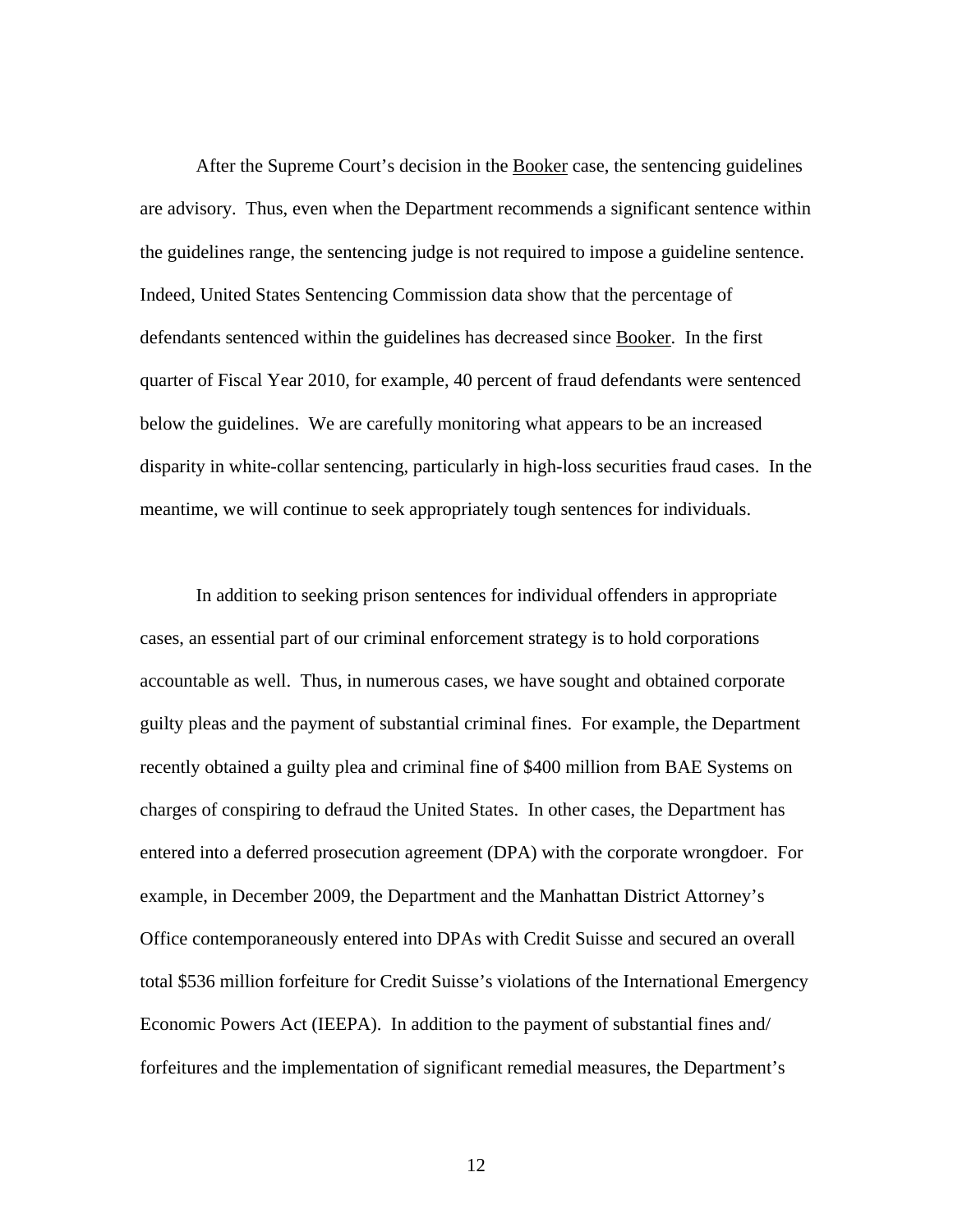resolutions with corporations may require the retention of an independent compliance monitor in appropriate cases. Such independent compliance monitors help to ensure that the corporation's compliance programs are appropriately designed and implemented to prevent and detect future corporate wrongdoing.

The Department believes that corporate guilty pleas and DPAs, corporate fines, and the imposition of independent compliance monitors serve the important criminal enforcement goals of specific deterrence, general deterrence, and rehabilitation. The beneficial impact of such resolutions on a corporation's culture, its compliance programs, and its future behavior generally goes beyond the particular area of wrongdoing. For example, a corporation's enhancement of its internal controls as part of a resolution relating to FCPA violations should help the corporation to prevent and detect not only future foreign bribery by its employees but a range of other potential criminal conduct. It is not our experience that companies treat guilty pleas and DPAs (and their related collateral consequences), fines, and independent corporate monitors (not to mention the significant costs and disruptions of criminal investigations) as a cost of doing business. In our experience, corporate resolutions have a real deterrent effect.

The Department believes that corporate resolutions are a complement to, not a substitute for, prosecutions of individuals. Thus, when the Department enters into a corporate resolution, the plea agreement, DPA, or other agreement typically provides that the corporate resolution does not protect the corporation's officers, directors, or employees, or any other individuals, from prosecution. Indeed, in many situations, the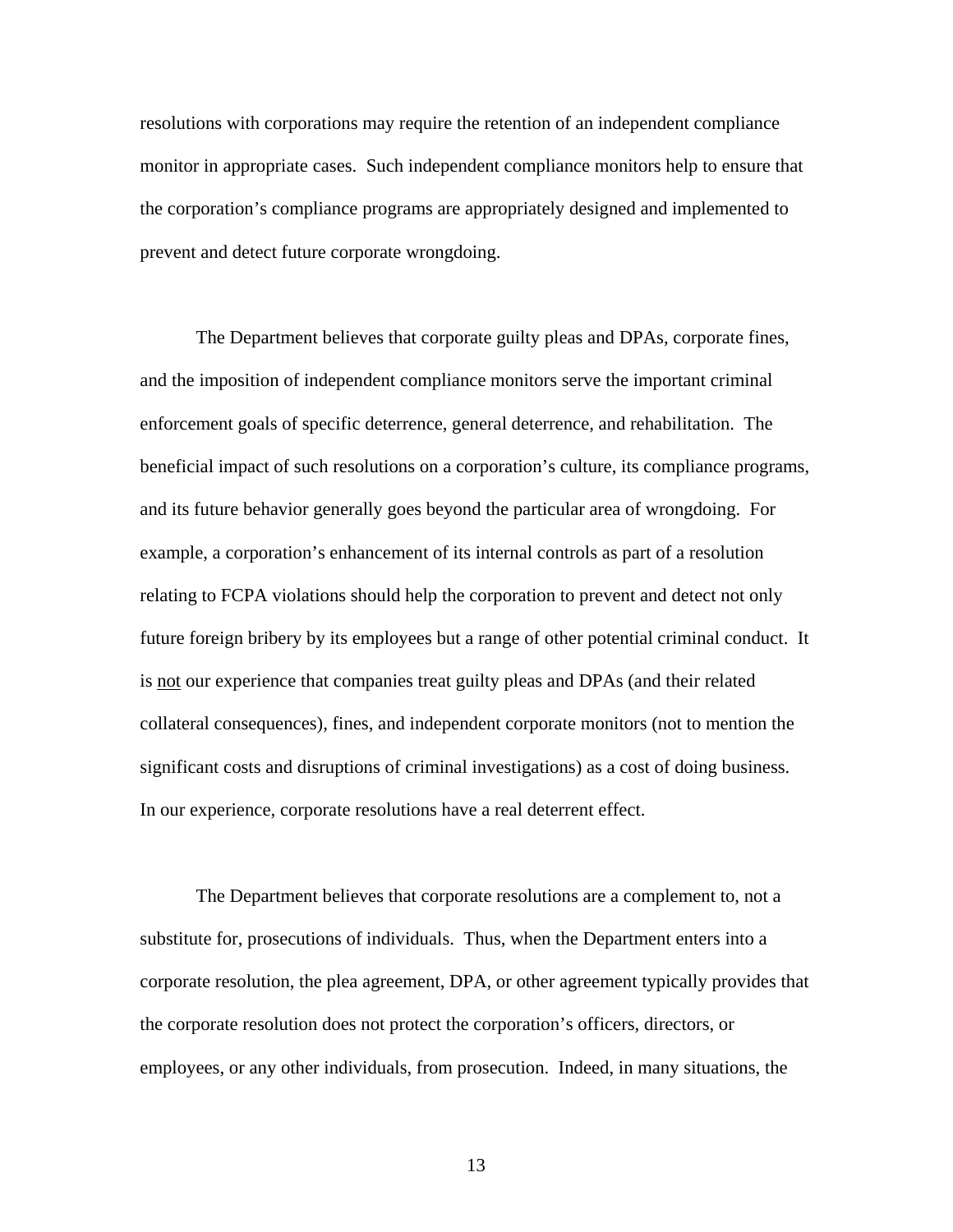corporation's officers and employees are also prosecuted. For instance, not only did Kellogg, Brown  $&$  Root plead guilty to violating the FCPA, agree to pay a \$402 million fine, and retain an independent compliance monitor for three years, but its former Chairman and CEO, Jack Stanley, and two other individual defendants also were criminally prosecuted. To be sure, despite the Department's emphasis on the prosecution of individuals, individuals may not be prosecuted in some cases, for reasons ranging from a lack of jurisdiction or sufficient admissible evidence to the running of the statute of limitations. But, to be clear, our criminal enforcement strategy in financial fraud cases is to seek tough penalties from corporations and individuals alike.

### *Aggressive Law Enforcement Techniques*

By its nature, financial fraud is a sophisticated crime. We believe that our approach to fighting these kinds of crimes can be no less sophisticated. In several criminal enforcement actions, we have used aggressive law enforcement techniques to stay on offense in bringing criminals to justice.

In a case that has garnered much attention, a Southern District of New York grand jury in October 2009 indicted Raj Rajaratnam, the manager of the multi-billion dollar hedge fund, Galleon Management, LLC, and five others, with participating in an insider trading scheme that netted more than \$20 million. Subsequently, charges were brought against 15 other defendants, including an attorney at a major law firm. To date, 11 of the 22 defendants have pleaded guilty, including four of the six defendants arrested with Rajaratnam in October and a former high-ranking IBM executive.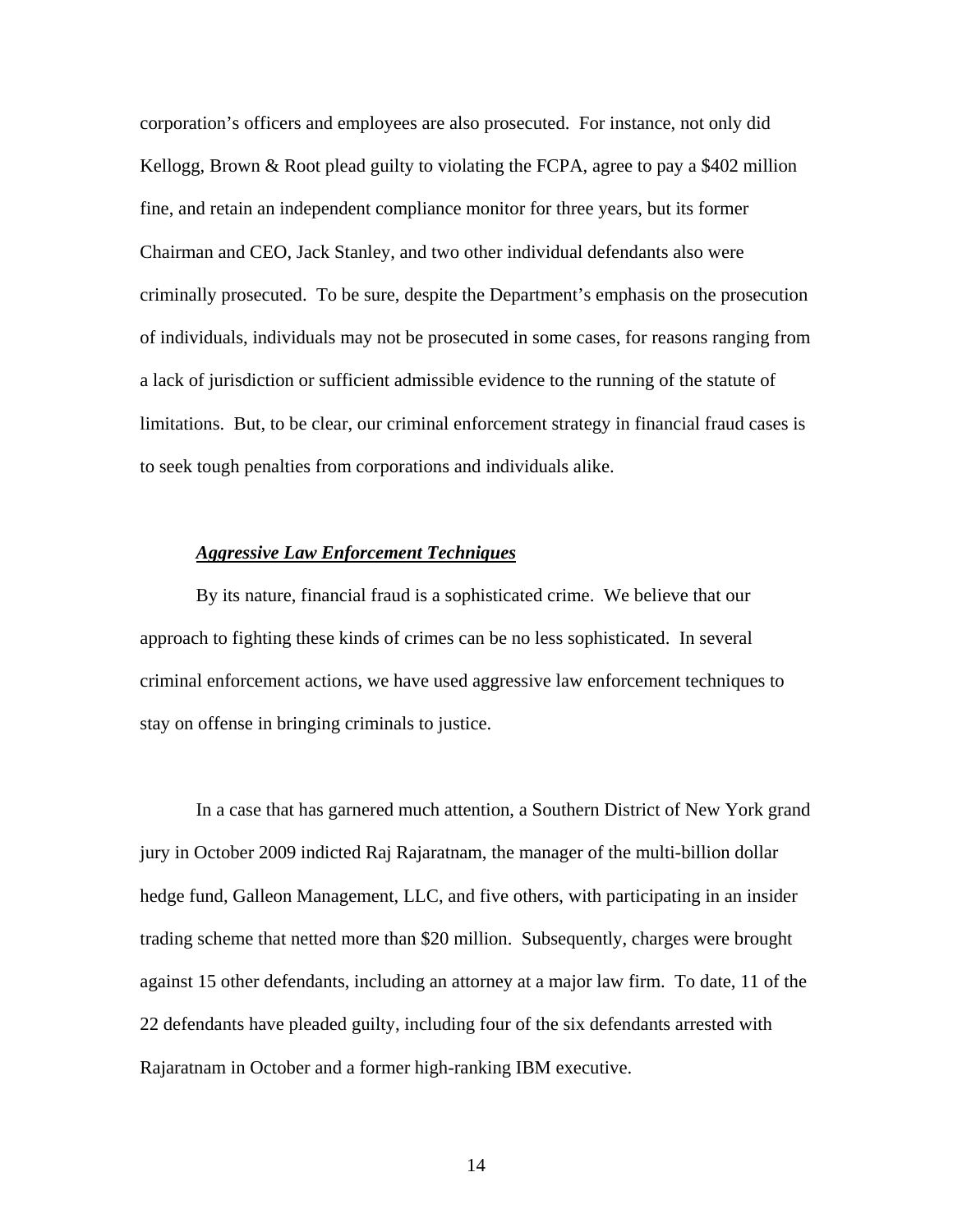This case has been described as the largest hedge fund insider-trading schemes ever charged by the Department. According to the charging documents, the defendants are alleged to have traded repeatedly on material, nonpublic information given as tips by insiders and others at hedge funds, public companies, and investor relations firms. The tipsters and tippees allegedly even used disposable, prepaid cell phones to try to conceal their conduct. As a result of their insider trading, these defendants and others allegedly gained millions of dollars of illegal profits for themselves and the hedge funds with which they were affiliated.

This case is believed to represent the first time that court-authorized wiretaps have been used to target significant insider-trading on Wall Street. It demonstrates our commitment to being aggressive and innovative in investigating and prosecuting white-collar crimes. We have numerous tools at our disposal to help us accomplish our mission, and we will continue to use all of them.

 We made that clear once again in a recent FCPA investigation in which the Criminal Division's Fraud Section used undercover law enforcement techniques to uncover what we allege to be widespread fraud and corruption. As a result, 22 executives and employees of companies in the military and law enforcement products industry were indicted for their involvement in schemes to bribe foreign government officials. The investigation involved the most expansive use ever of undercover techniques to uncover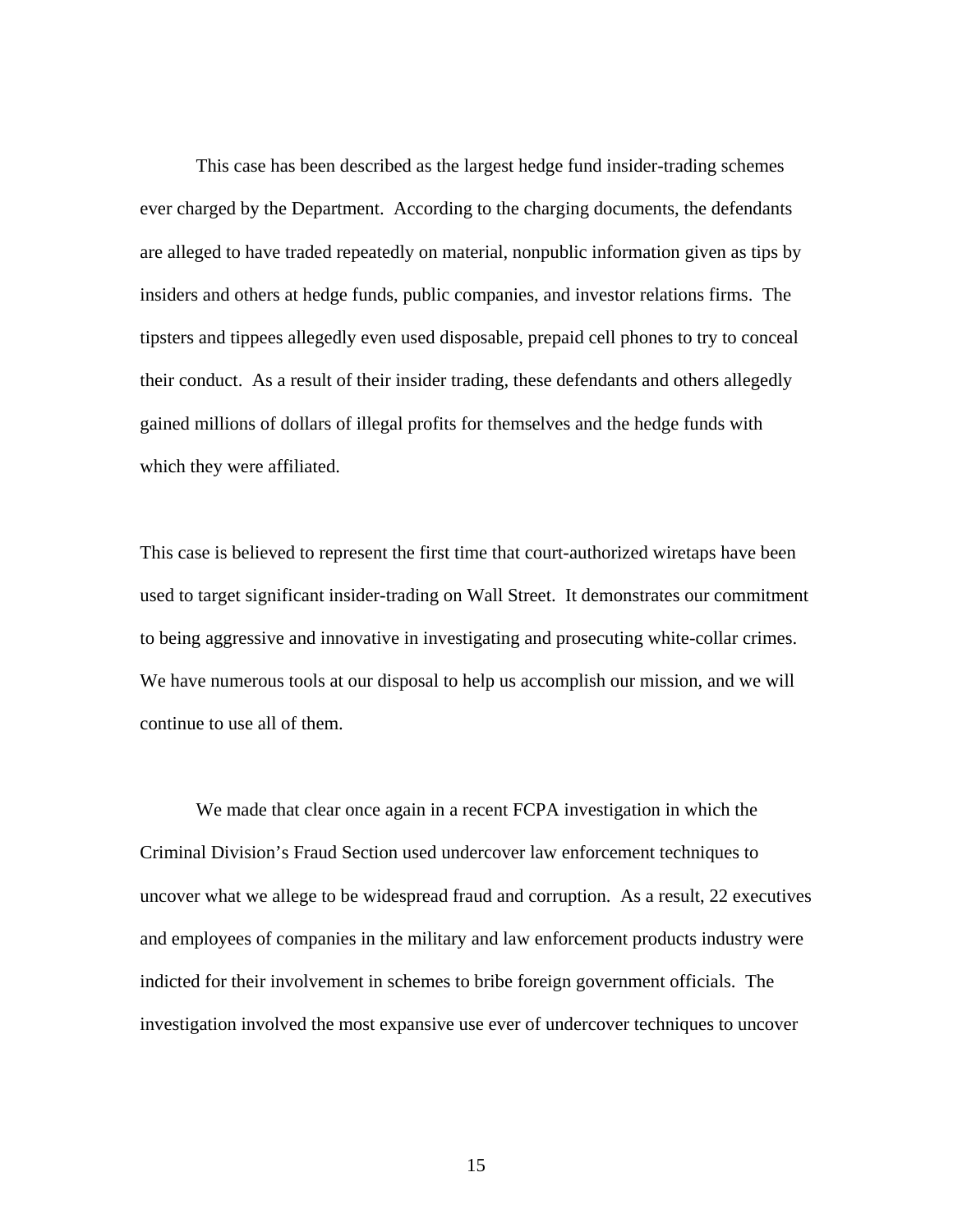FCPA violations. Taken together, these two cases reflect a new chapter in proactive and innovative white-collar criminal enforcement.

# *Securities Fraud Enforcement Efforts*

The Department has successfully prosecuted many high-profile securities and commodities fraud cases and has sent a clear message to those who have preyed on investors. Working closely with the SEC and the CFTC, the Department has brought a number of important prosecutions related to other criminal conduct exposed by the financial crisis. And, since the financial meltdown began in the fall of 2007, we have intensified our efforts to combat significant financial frauds. For example, the FBI currently reports more than 2,200 pending corporate and securities fraud investigations across the country, many with losses exceeding \$100 million, and several with losses over \$1 billion. Efforts to hold accountable the most egregious corporate and securities fraud offenders resulted in 473 convictions in FY 2009 alone. The establishment of the FFETF has even further increased focus on financial frauds and our close cooperation and collaboration with the SEC and the CFTC.

Securities-related crimes come in all types and stripes, and new methods are constantly emerging and being tested by fraudsters. But traditional frauds and schemes continue to exist. Indeed, the financial crisis itself has exposed established fraud schemes that had been thriving undetected in the booming American and global financial system.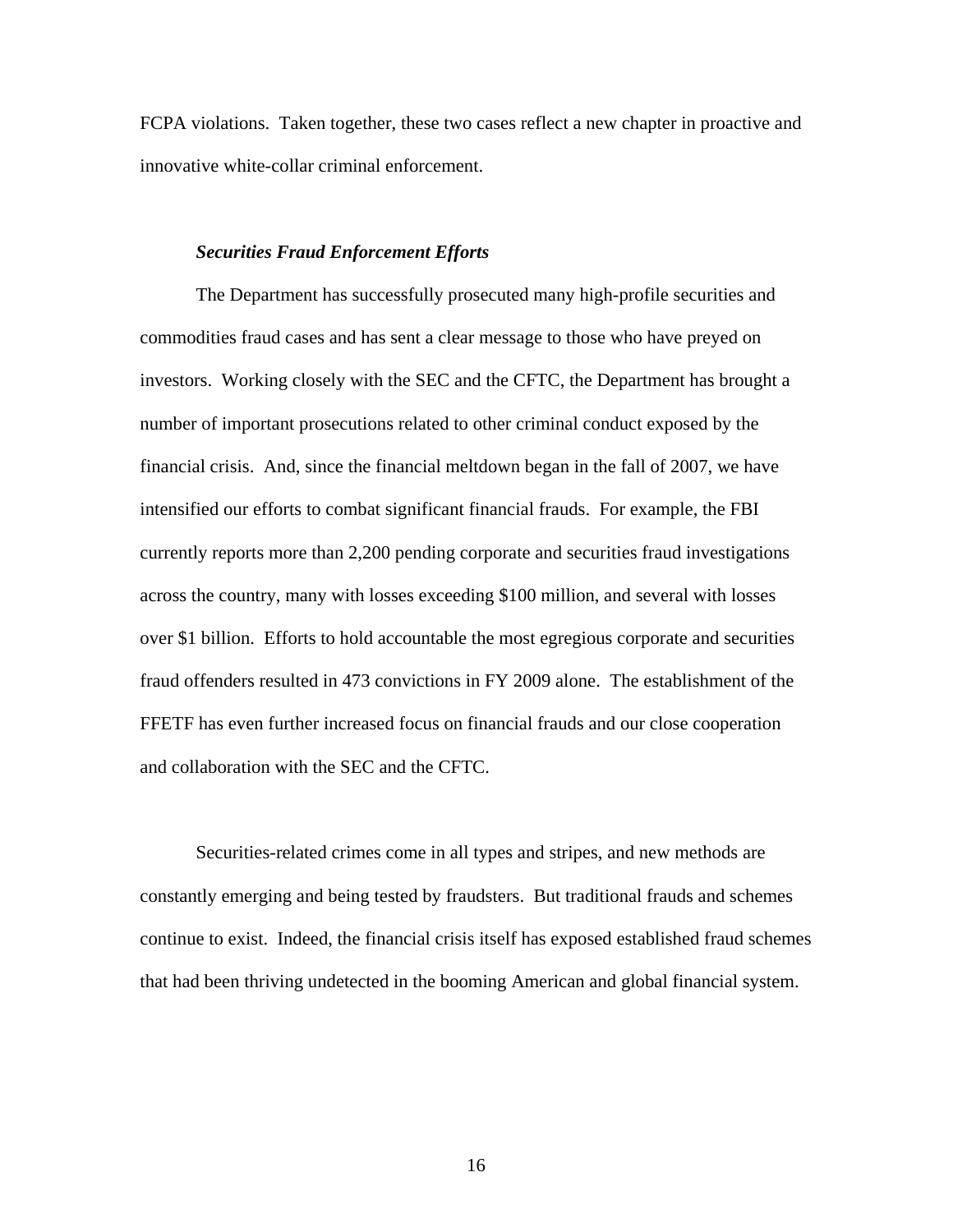The Madoff case, brought by the U.S. Attorney's Office for the Southern District of New York, the FBI, and the SEC, is probably the most prominent example. In this case, Bernard Madoff was charged on eleven counts of securities fraud, investment adviser fraud, mail fraud, wire fraud, money laundering, false statements, perjury, false filings with the SEC, and theft from an employee benefit plan. He was ultimately sentenced on June 29, 2009, to 150 years in prison for perpetrating a Ponzi scheme that resulted in billions of dollars in losses to thousands of investor-victims. Moreover, the district judge in the case entered an order of forfeiture totaling \$170 billion.

From the discoveries made in this case, the Department has uncovered and pursued a number of related matters – including, for example, a case against Madoff's accountant who pleaded guilty on November 3, 2009, to a nine-count indictment charging securities fraud and related offenses; a case against another Madoff employee who pleaded guilty on August 11, 2009, to ten felony counts; and a case against two computer programmers for Madoff who were charged on November 13, 2009, with conspiracy and with falsifying the books and records of a broker-dealer and of an investment adviser.

Another example is the Stanford case brought by the Criminal Division's Fraud Section together with the U.S. Attorney's Office for the Southern District of Texas. The case was investigated by the FBI and United States Postal Inspection Service. In June 2009, Robert Allen Stanford and four other individuals were indicted in connection with a scheme to defraud thousands of U.S.-based investors of approximately \$8 billion in Certificates of Deposits. The indictment charges that the defendants misrepresented the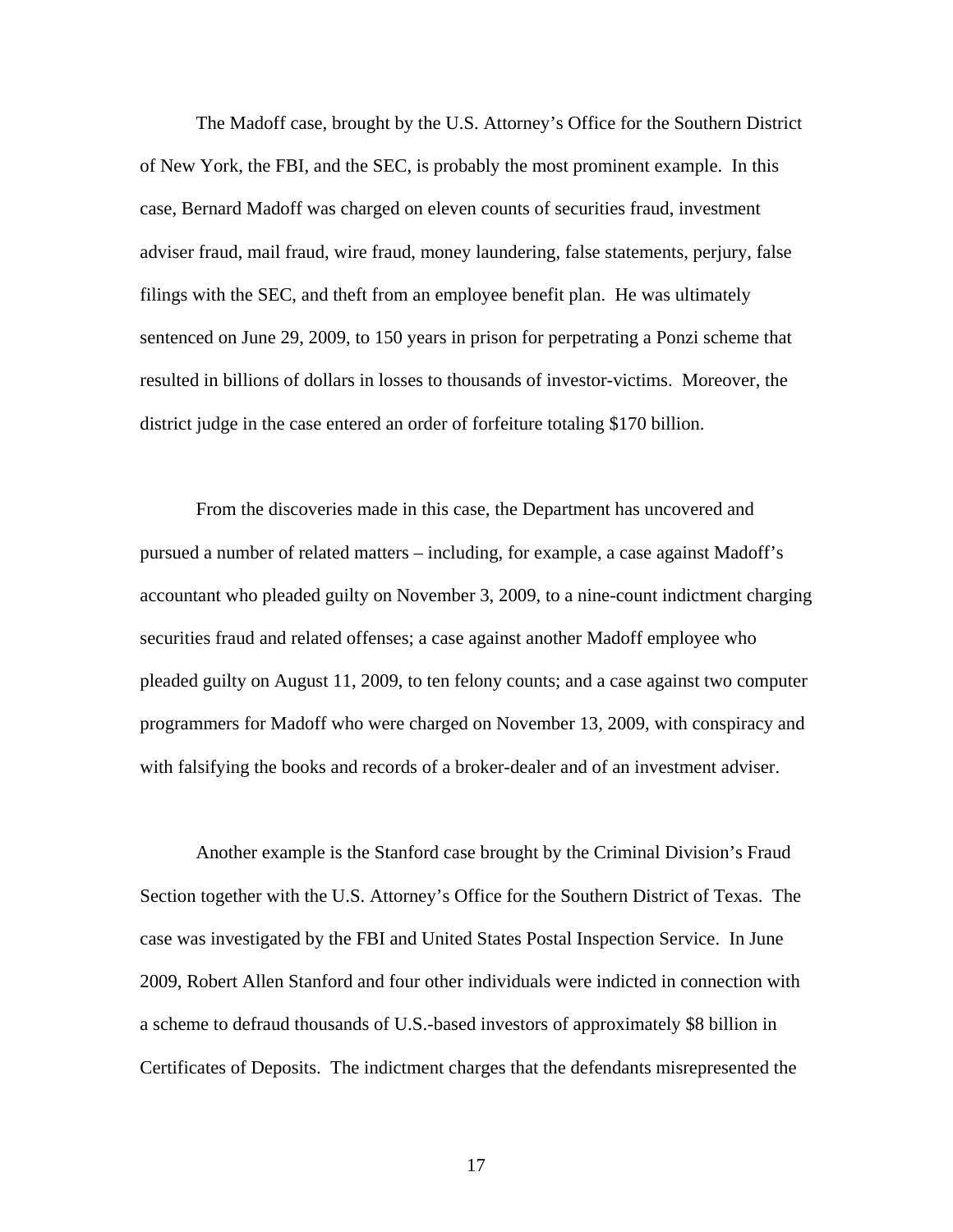financial condition of Stanford International Bank, Ltd., its investment strategy, and the extent of its regulatory oversight by Antiguan regulators, all the while siphoning off investor funds for personal use.

According to court documents, defendant Stanford is alleged to have fraudulently lured investors to trust him with their money and instead funneled funds to various "pet projects" that were not profitable. As the gap between reality and the reported value of the Bank's assets grew, the Chief Financial Officer, allegedly at defendant Stanford's direction, directed the accounting department to manipulate the Bank's revenue/asset values. In addition, defendant Stanford is alleged to have bribed the head of the Antiguan Financial Services Regulatory Commission to ensure that it did not conduct a thorough examination of the Bank's books and records. On August 27, 2009, the former Chief Financial Officer of the Bank pleaded guilty and agreed to a preliminary order of forfeiture of \$1 billion.

In another recent prosecution, this one relating to a \$3.65 billion Ponzi scheme, the United States Attorney's Office for the District of Minnesota obtained the conviction of Thomas Petters late last year on wire fraud, mail fraud, and related charges. Petters obtained billions in money and property by inducing investors to provide his company with funds ostensibly to purchase merchandise that was to be re-sold to retailers at a profit. In fact, no such purchases were ever made. Instead, Petters and his coconspirators diverted the funds to make lulling payments to investors, paying off those who assisted in the scheme, funding businesses owned by Petters, and financing his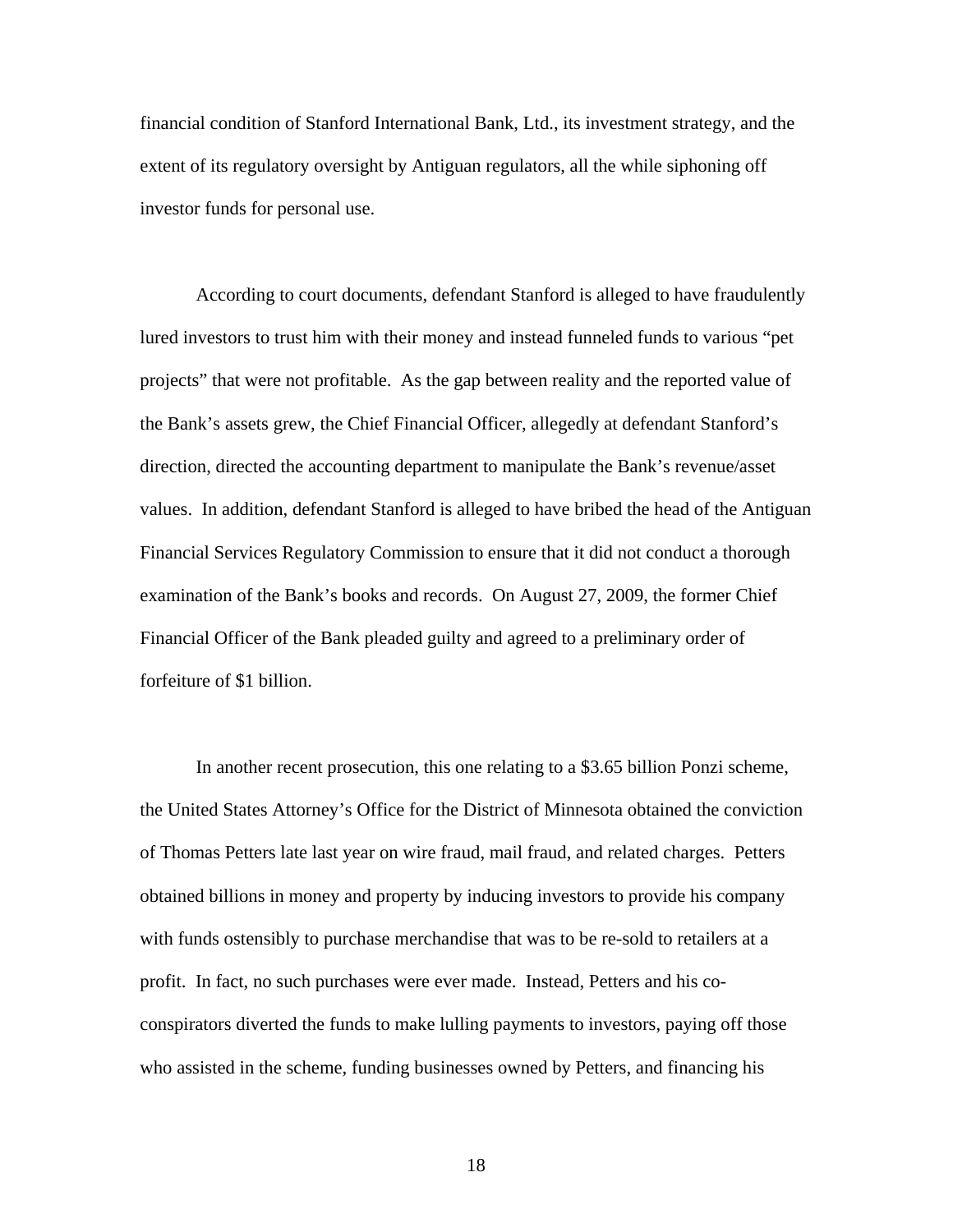extravagant lifestyle. Six co-conspirators also pleaded guilty for their roles in the scheme. Petters recently was sentenced to 50 years in prison for his crimes.

In yet another instance, in a case brought by the U.S. Attorney's Office for the Eastern District of New York, two former Credit Suisse brokers were charged with securities fraud for misrepresenting to investors that auction-rate securities were backed by guaranteed student loans, when they were actually backed by much riskier mortgagebacked derivatives, enabling the brokers to earn much higher commissions. Investor losses allegedly exceeded \$1 billion. One defendant pleaded guilty, and one defendant was convicted by a jury. The defendant who was convicted after trial, Eric Butler, was sentenced to five years' imprisonment, a \$5 million fine, and forfeiture of \$250,000.

#### *Commodities Fraud Enforcement Efforts*

Commodities fraud is another area in which the Department's prosecutors work closely with partner agencies, including the CFTC and its Division of Enforcement, to coordinate enforcement efforts against those who engage in such fraud. Commodities schemes vary widely – from relatively basic frauds premised ostensibly on commodity and foreign exchange investments to sophisticated market manipulation frauds. The more basic schemes simply incorporate commodity futures trading terms in otherwise recycled Ponzi scams. More complex schemes entail efforts to manipulate the futures market in a particular commodity like propane, intentionally distorting supply and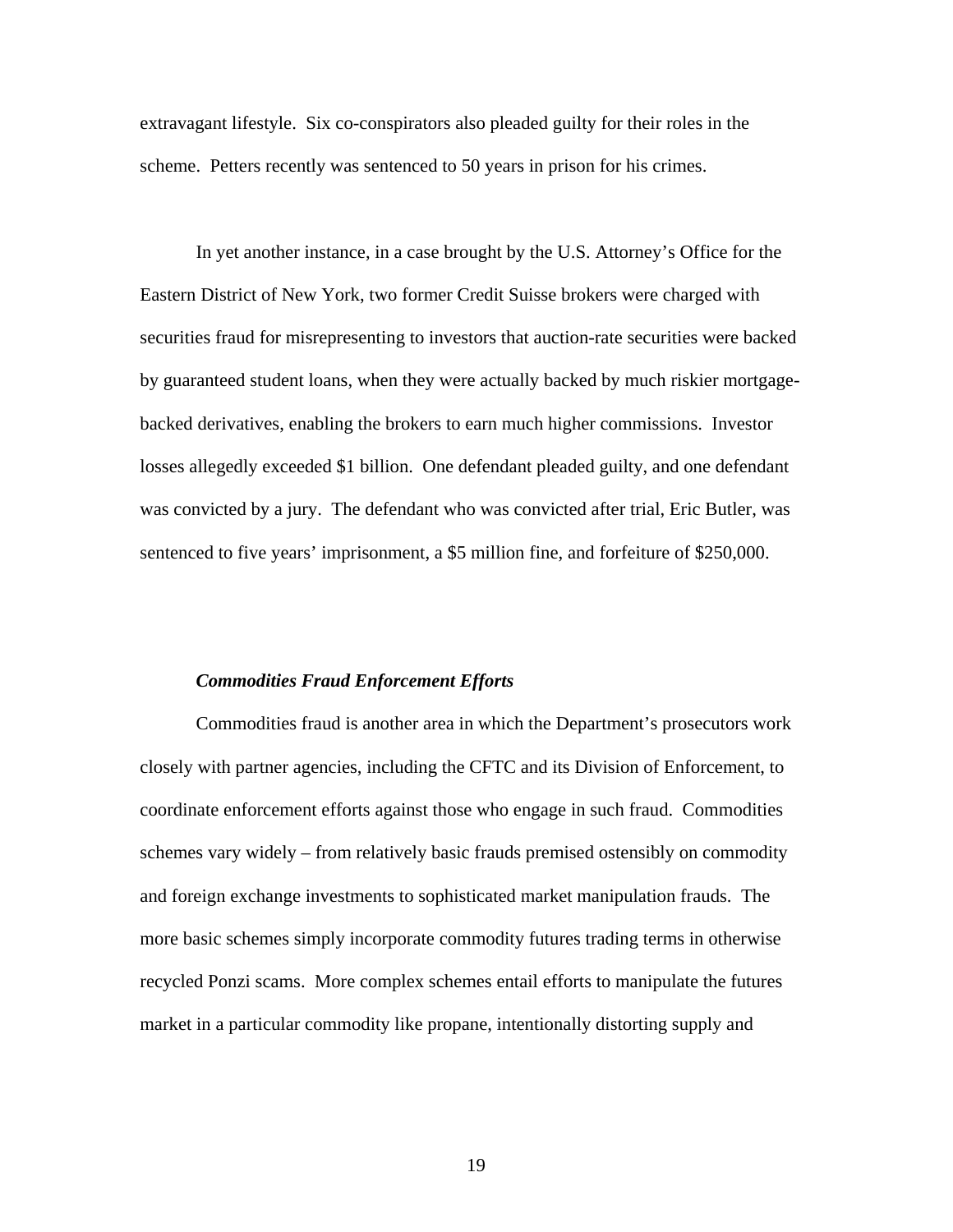demand dynamics by "cornering" the market through massive purchases that dry up the supply.

The recent Hays case in Minnesota is an example of the results we have achieved by working collaboratively in this area. Defendant Hays defrauded investors of more than \$20 million through a Ponzi scheme involving purported investments in stock index futures and other futures contracts. In a case worked jointly by the Criminal Division's Fraud Section, the U.S. Attorney's Office in Minnesota, and the U.S. Postal Inspection Service – together with the CFTC – defendant Hays was charged in a criminal complaint and arrested. We seized, among other assets, a \$3 million yacht that defendant Hays had purchased with investor funds and bank accounts containing approximately \$1 million in fraudulently obtained funds. On the very same day, the CFTC filed a civil enforcement action against defendant Hays and his company. Shortly thereafter, in April 2009, defendant Hays pleaded guilty to mail and wire fraud and financial transaction structuring charges and agreed to forfeit all proceeds of his scheme. Just last week, Hays was sentenced to 117 months' imprisonment and ordered to pay over \$21 million in restitution. Our combined efforts on the Hays case demonstrate that, by working together, we can move quickly to charge, convict, and forfeit the assets of those who engage in commodities fraud.

In another example, the U.S. Attorney's Office for the Southern District of Florida, in coordination with the FBI, prosecuted Michael Riolo, who, on October 16, 2009, received a sentence of 293 months imprisonment in connection with his role in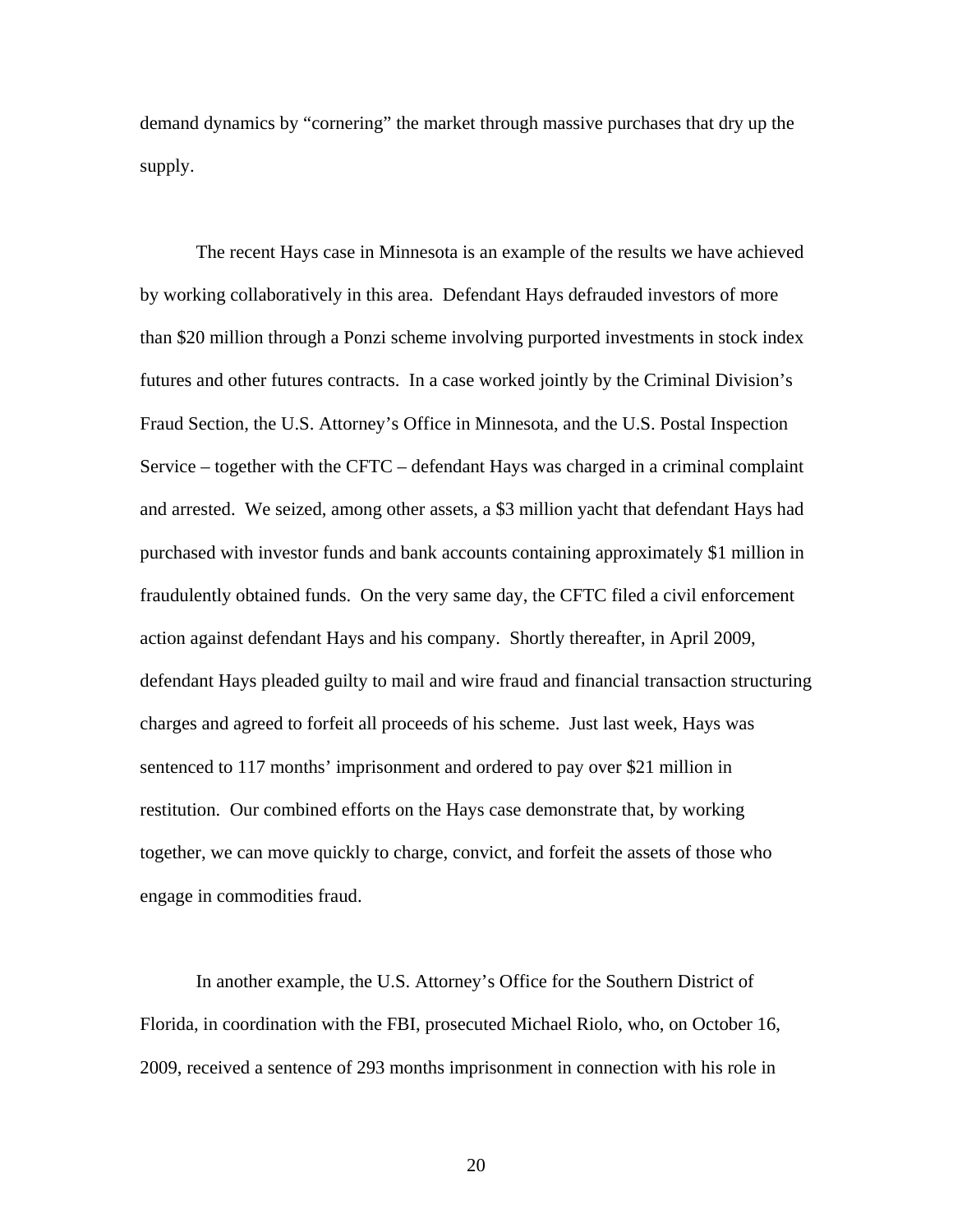organizing a multi-million dollar Ponzi scheme. According to court documents, defendant Riolo owned and operated two companies that he used to defraud investors (including several current and former police officers) out of millions of dollars. Defendant Riolo induced individuals to invest money with him in the foreign exchange market by leading them to believe that they would receive substantial profits from their investments. Instead, he diverted investor funds for other purposes, including for his own personal use and benefit. In total, defendant Riolo caused more than 80 investors to invest approximately \$44 million, based on materially false statements and omissions of material facts.

As evidenced by these examples, commodities fraud does not occur solely in jurisdictions where trading exchanges operate. To the contrary, this fraud – like so many other forms of fraud – sees no boundaries. We will continue our coordinated enforcement efforts with the CFTC in jurisdictions throughout the country to uncover and prosecute commodities fraud. To augment our expertise and resources in the commodities fraud area, two detailees from the CFTC's Division of Enforcement have joined the Criminal Division's Fraud Section. This detailee program already has increased the number of commodities fraud matters we are able to handle and further improved our strong working relationship with the CFTC.

# *Conclusion*

In sum, the financial crisis has demanded an aggressive, comprehensive, and wellcoordinated law enforcement response, including vigorous fraud investigations and